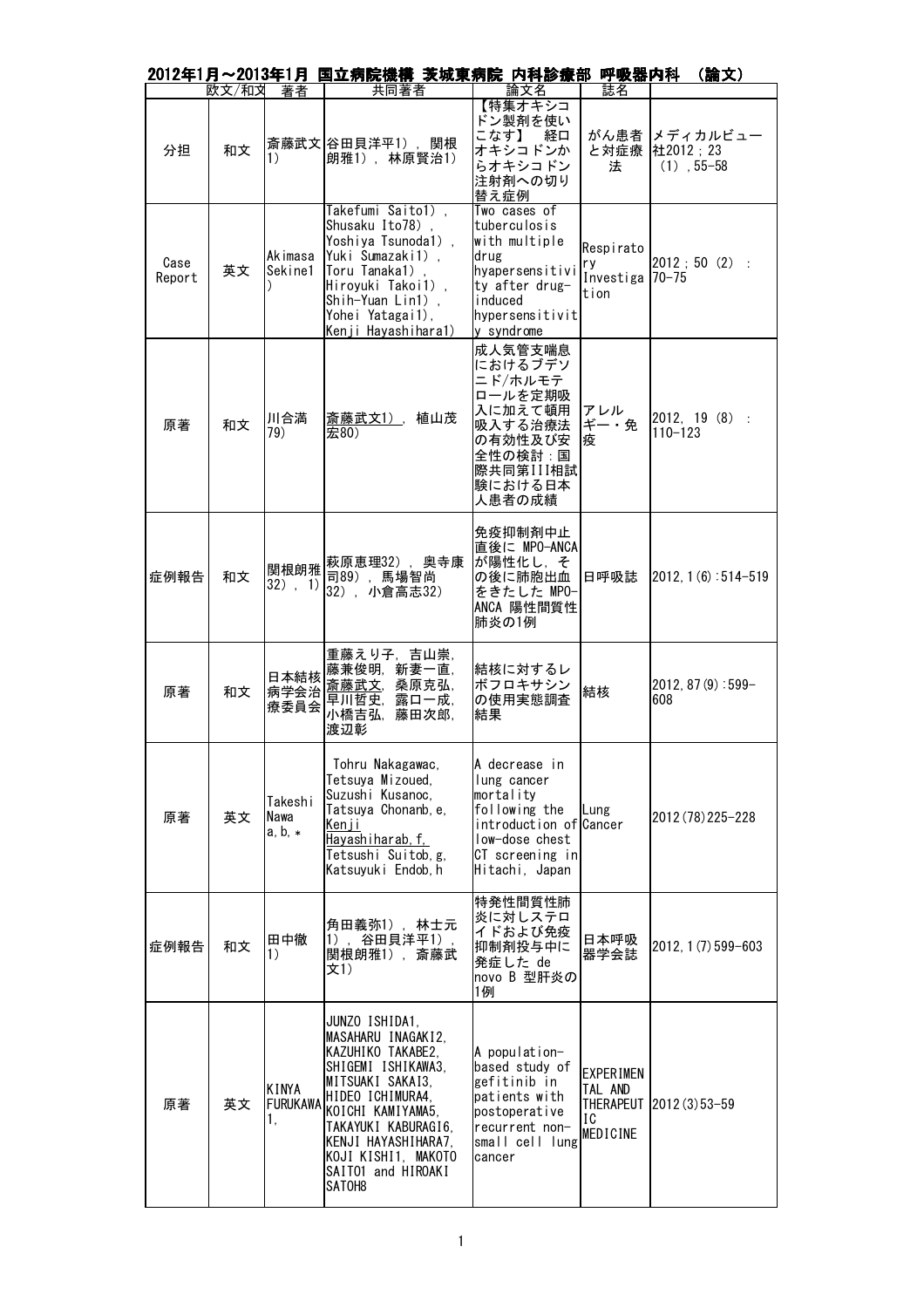| 原著 | 英文 |                          | Hiroaki Satoh ,<br>Takayuki Kaburagi,<br>Yoshihiro Nishimura<br>Yoko Shinohara,<br>Masaharu Inagaki,<br><b>Takeo Endo</b><br>Takefumi Saito,<br>Kenji Hayashihara,<br>Nobuyuki Hizawa,<br> Koichi Kurishima .<br>Hiroyuki Takeshi Nawa,<br>Nakamura Katsunori Kagohashi<br>Koji Kishi ,<br>Hiroichi Ishikawa ,<br>Hideo Ichimura ,<br>Toshio Hashimoto,<br><b>Yukio Sato</b><br>Mitsuaki Sakai,<br>Koichi Kamiyama ,<br>Takeshi Matsumura,<br>Koji Unoura ,<br>Kinva<br><b>Furukawa</b> | Bevacizumab-<br>containing<br>chemotherapy<br>for non-small<br>cell lung<br>cancer<br>patients: a<br>population-<br>based<br>observational<br>study by the<br>Ibaraki<br>thoracic<br>integrative<br>(POSITIVE)<br>research group | Med Oncol                                                        | $2012(29)$ ; 3202-<br>3206               |
|----|----|--------------------------|-----------------------------------------------------------------------------------------------------------------------------------------------------------------------------------------------------------------------------------------------------------------------------------------------------------------------------------------------------------------------------------------------------------------------------------------------------------------------------------------|----------------------------------------------------------------------------------------------------------------------------------------------------------------------------------------------------------------------------------|------------------------------------------------------------------|------------------------------------------|
| 原著 | 英文 | T. Saito                 | S. Fujiuchi, Y. Tao,<br>Y. Sasaki, K. Ogawa,<br>K. Suzuki, A. Tada,<br>M. Kuba, T. Kato,<br>M. Kawabata.<br>A.Kurashima,<br>M. Sakatani                                                                                                                                                                                                                                                                                                                                                 | Efficacy and<br>safety of<br>voriconazole in<br>the treatment<br>of chronic<br>pulmonary<br>aspergillosis:e<br>xperience in<br>Japan                                                                                             |                                                                  | Infection 2012 (40): 661-667             |
| 原著 | 英文 | Akimasa<br>Sekine<br>32) | Terufumi Kato<br>32), Eri Hagiwara<br>32), Takeshi<br>Shinohara 32), Takano<br>Komagata 33), Tae<br>Iwasawa 33), Hiroaki<br>Satoh 19), Katsumi<br>Tamura 6), Tomotaka<br>Kasamatsu 6), Kenji<br><u>Hayashihara1), Takefu</u><br>mi Saito1), Hiroshi<br>Takahashi<br>32), Takashi Ogura<br>32)                                                                                                                                                                                           | Metastatic<br>brain tumors<br>from non-small<br>cell lung<br>cancer with<br>EGFR<br>mutations:Disti<br>nguishing<br>influence of<br>exon 19<br>deletion on<br>radiographic<br>features                                           | Lung<br>Cancer                                                   | 2012 Feb 13.<br>[Epub ahead of<br>print] |
| 総説 | 和文 | 1)                       | 関根朗雅1), 田中徹<br>1), 林士元1),<br>谷田<br>貝洋平1), 宮﨑邦彦<br>角田義弥 1), 國保成暁1), 三<br>浦由記子1),林原賢<br>治1), 斎藤武文1),<br>梅津泰洋3), 守屋任<br>5)                                                                                                                                                                                                                                                                                                                                                                 | 肺癌化学療法中<br>に院内肺炎とし<br>て発症した<br>Corynebacterium 株式会<br>肺炎の1例                                                                                                                                                                      | 日本胸部<br>臨床(克<br>誠堂出版<br>社)                                       | $2012, 71(2)$ :<br>178-181               |
| 総説 | 和文 | 斎藤武文<br>1)               |                                                                                                                                                                                                                                                                                                                                                                                                                                                                                         | <b>FRONT ESSAY</b><br>「非結核性抗酸<br>菌症の現状」                                                                                                                                                                                          | <b>INFECTION</b><br><b>CONTROL</b><br>$(MC \times$<br>ディカ出<br>版) | 2012, 21(4)                              |